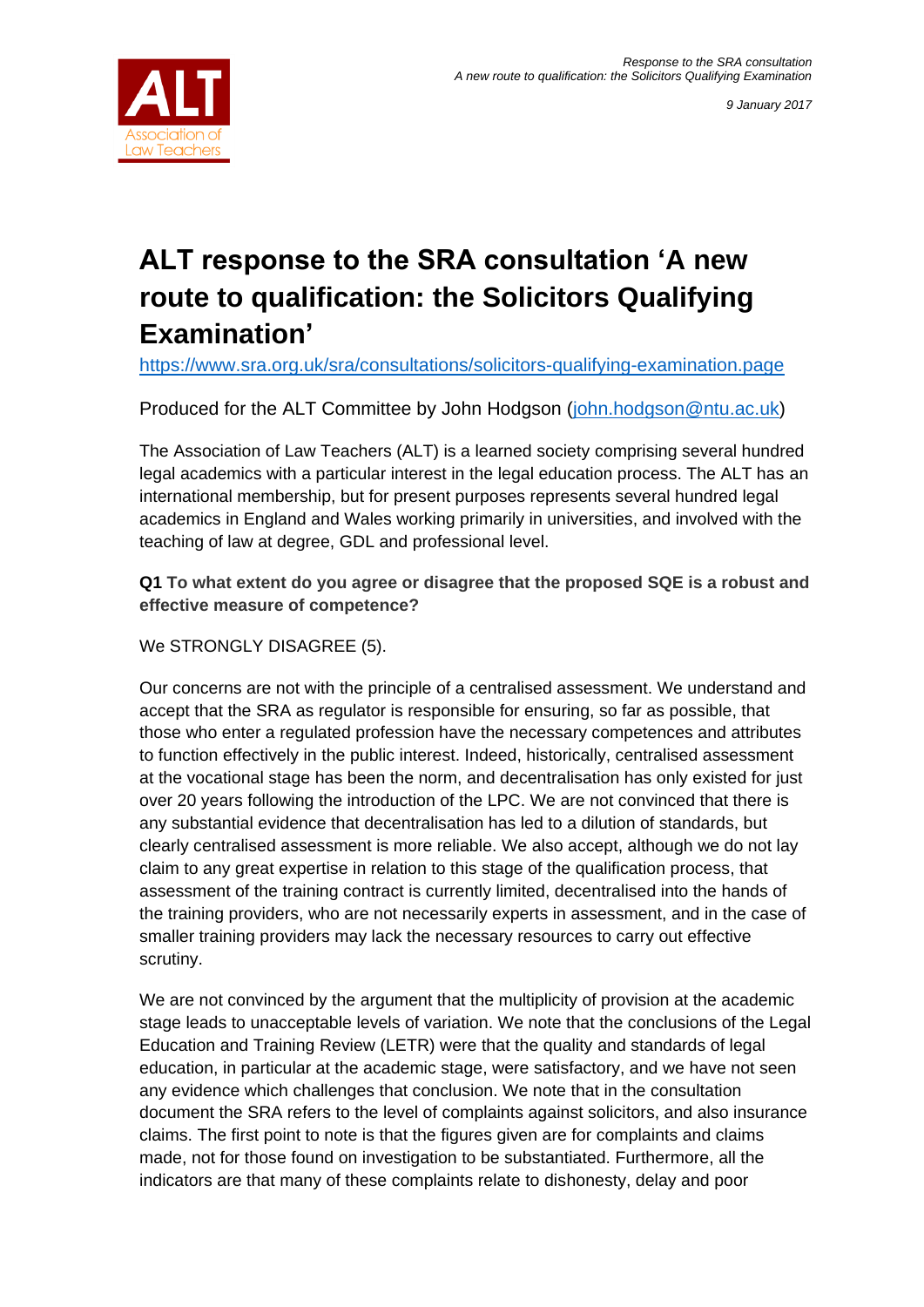

communication, and not to errors of law. In many cases the fee earner concerned will not be a solicitor, and there is very little evidence of any systematic deficit in basic legal knowledge. The only example of a specific knowledge deficit cited in the consultation paper relates to immigration. This is a highly specialised area, and we note that it is not part of the SQE syllabus, and so the proposed SQE would not in any event address that particular deficit. We therefore consider that there is no case whatsoever for the SRA to seek to assess basic legal knowledge as such. We entirely accept that such knowledge has to be present in order for assessment of applied knowledge in a transactional or dispute resolution context to be effectively undertaken.

In this respect, we consider that the majority of the specifications for the SQE 1 appropriately emphasise transactional and procedural issues. The one exception is in relation to the Principles of Professional Conduct, Public and Administrative Law, and the Legal Systems of England and Wales, with particular reference to assessment objectives C, D and F, and the associated legal knowledge. These read far too much like a standard public law/legal system and method academic syllabus. We note that in many cases candidates are being asked to "demonstrate an understanding" of various aspects, rather than applying knowledge in a practical situation such as indicating how a particular statutory document might be interpreted, or whether judicial review or some other administrative law procedure might be available. The other heads of SQE 1 are, in broad terms, much more clearly focused on transactional, procedural and conduct related issues with the underpinning knowledge much more clearly contextualised and integrated into an assessment of the ability to deploy knowledge in a practical situation for practical purposes.

We also acknowledge that developments in assessment practice have resulted in the development of sophisticated assessment tools using multiple choice and similar questions which lend themselves to automated assessment and rigorous statistical analysis. However, we have grave reservations as to whether such methods are suitable as the almost exclusive mechanism for assessing ability to advise and undertake legal transactions or dispute resolution procedures. In the great majority of cases, solicitors will not be advising "against the clock", nor will they be doing so by breaking down transactions into tiny elements and providing a specific answer in respect of each. We consider that a problem-based learning and assessment approach is inherently preferable. In the absence of any sight of samples of the proposed assessment materials, it is impossible to be confident that they will be robust enough to assess the relevant attributes, skills and competences. A three-hour computer-based examination requiring candidates to answer a large number of questions will place a high premium on surface learning for instant recall. This does not replicate practice in any meaningful sense. It also has important equality implications since there is strong evidence that certain personality types perform much better under time constrained conditions, and that this has little to do with their ability to do their job under normal conditions. There is a grave danger that an assessment heavily reliant on this type of assessment tool will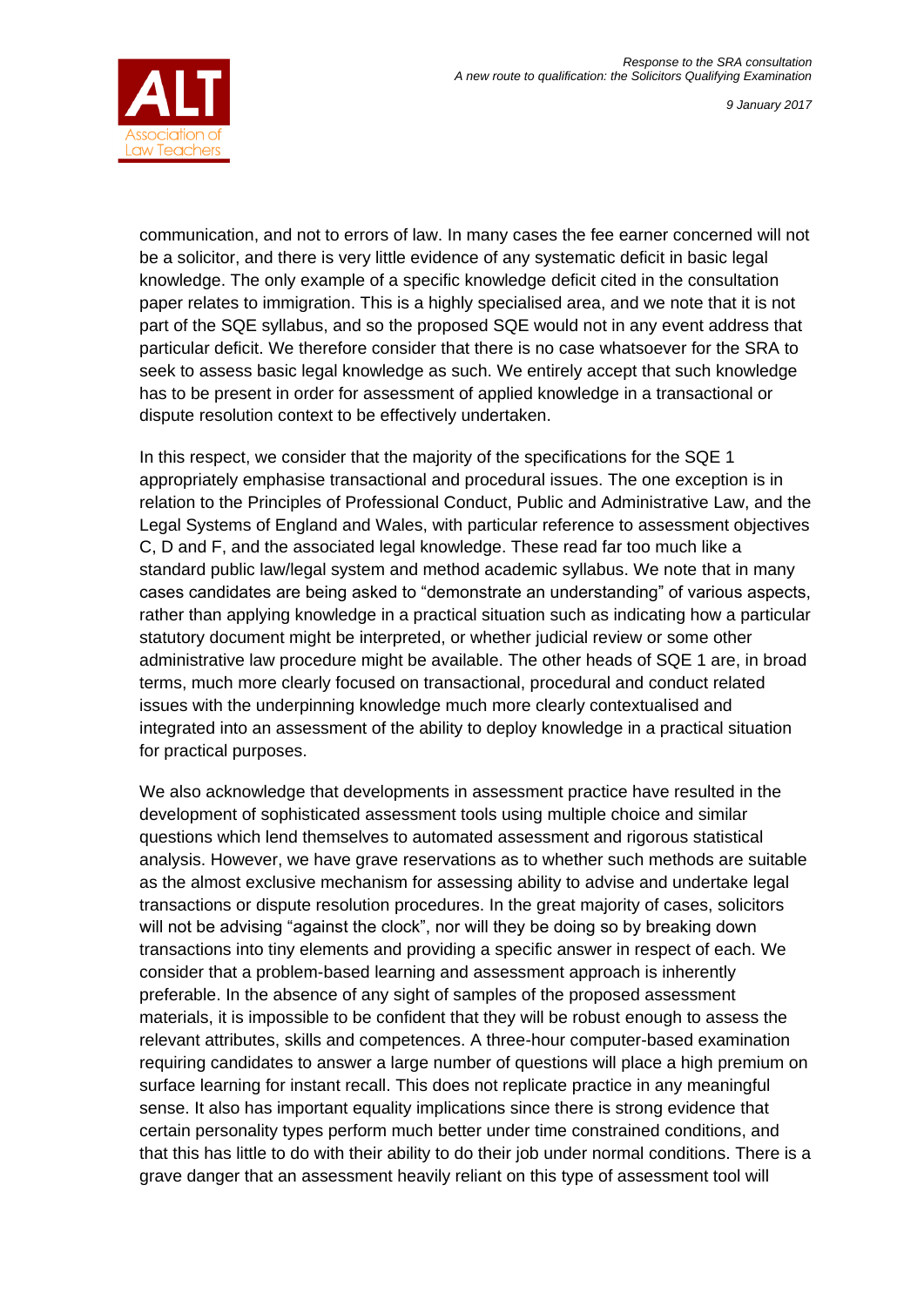

exclude many perfectly competent individuals who are simply not good at the very artificial task of answering multiple choice questions against the clock. An effective assessment regime would include a range of assessments, which might include for certain purposes an element of multiple-choice or similar computer-based assessment, but should also include problem-based exercises, a range of research and drafting exercises and possibly other elements. We appreciate that some of these cannot be as easily administered and verified, and may well cause further increases in the cost of the assessment, but a greater degree of variation is essential if the assessment is to be not only reliable but also valid.

We appreciate that computer-based assessment is used in other jurisdictions, but we are unaware of one where it is the sole means of assessment. In the United States for example, the vast majority of those who attempt the multistate and other bar exams have completed a J.D. program which includes not only the generally accepted foundations of legal knowledge, but also substantial tuition and assessment in such skills as legal writing, research, et cetera. The MCQ element of the QLTS, which we understand the SRA has used as a form of model, is administered to those who by definition have completed a process of legal qualification in some other jurisdiction. They will therefore have undergone a much more traditional legal education, and the role of the QLTS is merely to ensure that they have developed a sufficiently detailed knowledge and understanding of the specific content of English and Welsh law.

We are therefore far from convinced that the proposed SQE 1 is actually fit for purpose. At all events, there is a very high degree of risk associated with its introduction without adequate piloting and exposure to the critical eye of the profession and educators of the specific question styles, approaches and coverage.

At this point it is appropriate to make an observation about the methodology being adopted by the SRA in this review. It appears that the SRA intends to take a firm decision on the introduction of SQE 1 and 2 before producing sample assessments or piloting them to assess their effectiveness, validity or reliability. This is irrational. Those responding to this consultation paper are unable to provide a properly-informed response and the SRA itself cannot have the level of confidence necessary to implement such a significant change unless a proper pilot precedes the decision. Please see our response to Q. 6.

We believe that there is a greater general consensus that the SQE 2 is in principle capable of being an effective capstone assessment. It is rational for this assessment to be taken out of the hands of the training providers. As we have already indicated, many of these lack the expertise and resources to carry out any meaningful assessment of the effectiveness of the training contract or other work-based learning, and in any event for them to undertake the assessment would be marking their own homework. Since the essential concern of the SRA must be that only those who have the appropriate skills,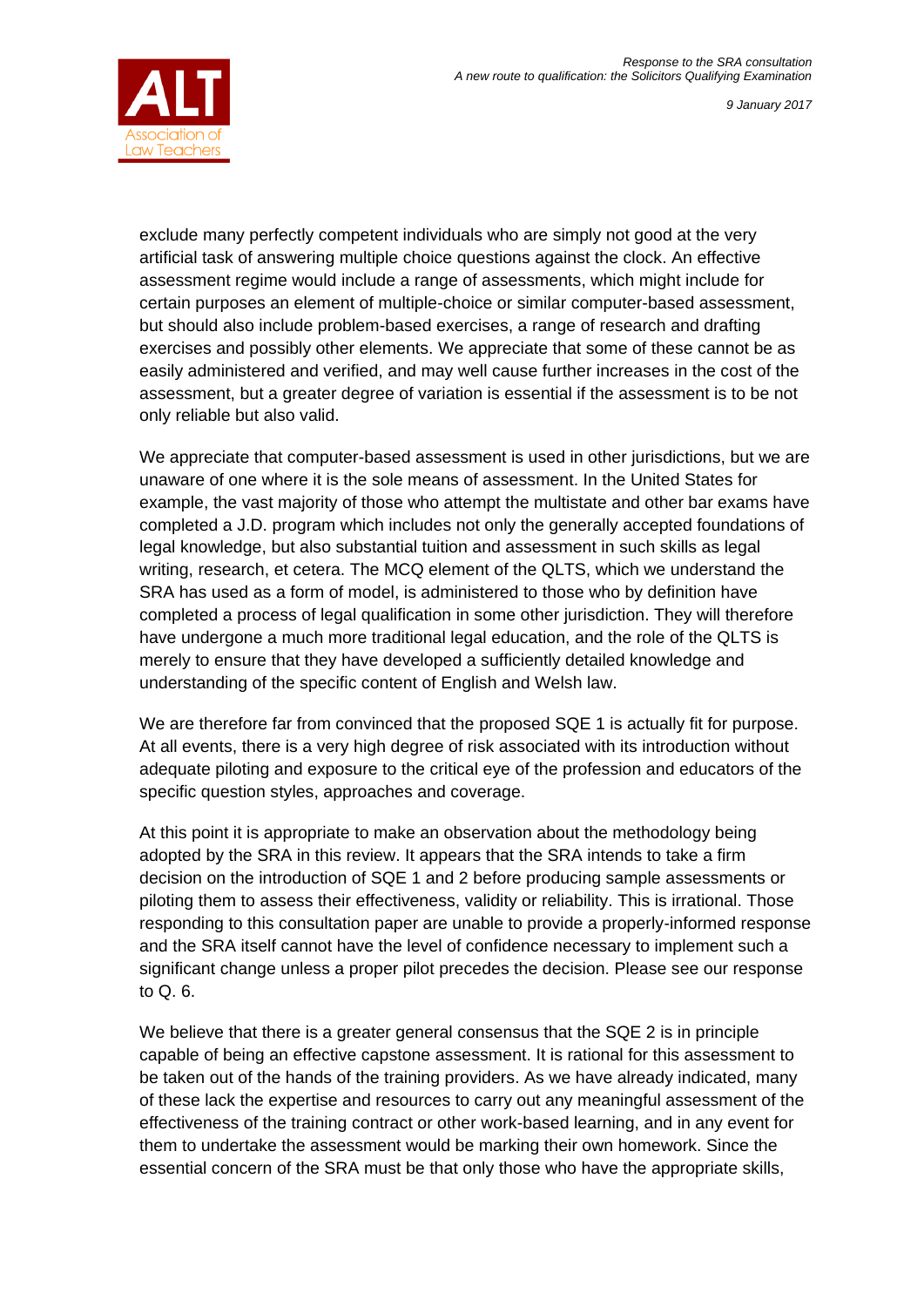

attributes and competences should enter the regulated profession, we consider there is a strong case for the SRA confining itself to this capstone assessment. If this is undertaken on a centralised and consistent basis it should go far to eliminate any concerns that solicitors are inadequately educated.

There is currently something of a mismatch between regulation of individuals and regulation of entities. It is the entity, whether a traditional law firm or an ABS, which is entitled to carry out reserved activities. Very many solicitors do not in practice undertake reserved activities at all, and very few undertake more than a restricted range of them. It is therefore somewhat unrealistic for the regulator to require that they have knowledge and expertise in more than a suitable range. The SQE 2 recognises this and is therefore much more fit for purpose. By contrast, the SQE 1 as currently proposed is very broad ranging and could be said to impose an unnecessary regulatory burden.

Employers inevitably take on trainees who they consider will be apt to develop the necessary skills and competences to participate effectively in the practice of the employer. This will apply whether the employer is taking on an apprentice or a graduate trainee. In some cases employers will wish to observe the new recruit for an extended period before deciding whether they are suitable for the employer to wish to invest the necessary time and resources in facilitating their qualification. This process is inherently one which is better undertaken by the employer, where appropriate in conjunction with training providers, and does not really need to be the concern of the regulator.

There is a further significant potential danger with the current proposed model of the SQE. We welcome the acknowledgement by the SRA that it is in practice appropriate to indicate the likely range of viable educational and training routes for intending solicitors, and that in most cases this will involve a law degree, or a non-law degree followed by a Graduate Diploma, or alternatively an apprenticeship, which is likely to incorporate within it a law degree qualification. However, there is a danger that unregulated training providers will see a market opportunity to offer truncated programmes promising to prepare candidates for the SQE 1 more quickly and cheaply than a law degree or graduate conversion course, but in reality simply providing cramming without a proper educational journey. In addition, the same providers are likely to see a market in additional courses for graduates who wish to maximise their chances of success in the SQE 1, particularly if they have attended universities which have continued to offer a degree programme which is primarily a liberal academic qualification rather than a vocationally oriented one. The danger of the former type of course is that it will appeal particularly to students from non-traditional backgrounds who have less access to advice and information concerning appropriate educational and training pathways, but who will find that the programmes do not in fact place them in a position where they are regarded as employable in comparison to law graduates or those who have been preselected by the employer on integrated apprenticeship programmes. The danger of the latter is that they clearly represent an additional cost, over and above the legitimate cost of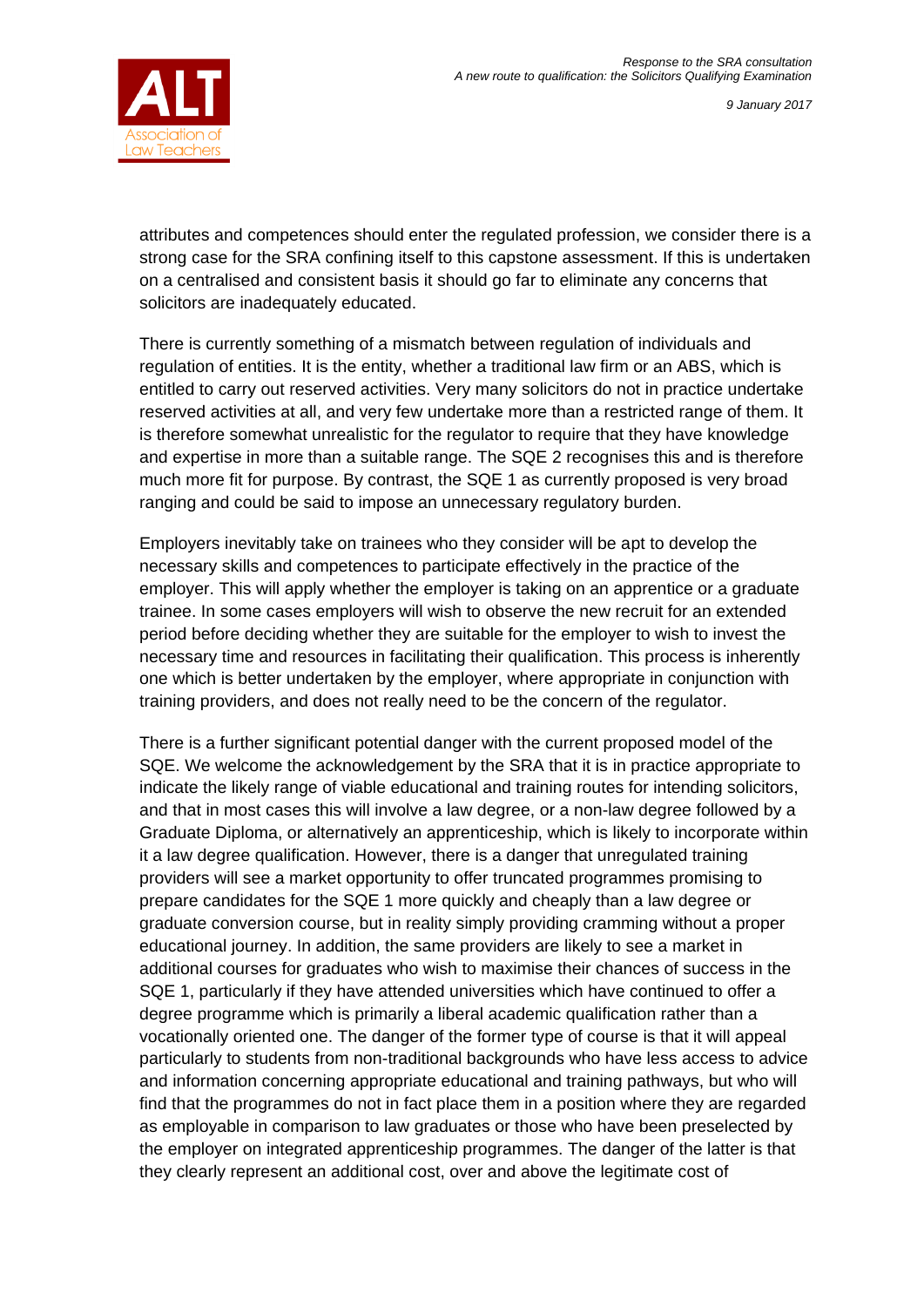

preparation for those elements of the SQE 1 which one would not expect to see covered in the typical degree programme.

As a regulator, the SRA clearly has responsibilities in terms of equality of access to the profession, and these are key reasons why the currently proposed SQE 1, in particular, may actually have a negative impact on equality of access to the profession.

As we have tried to make clear, we fully accept that the SRA has a responsibility to ensure that those who enter the profession are appropriately educated and trained. We consider that a capstone assessment such as the proposed SQE 2 is appropriate, proportionate, and could be introduced without significant risks in terms of the quality of those admitted to the profession. Since success in the SQE 2 is likely to be linked to the quality of the training offered by the employer under the work-based learning element of the qualification process, there is of course a potential problem in relation to equality and diversity, if candidates from non-standard backgrounds or particular ethnic or other groups are disproportionately working with employers which do not offer the highest standards of training and support.

While it would be entirely feasible to revert to a centralised vocational stage assessment, and for this to be delivered, at least in part, using modern computer-based assessment techniques, we consider that great care is needed in determining exactly how this should be structured, and in particular what areas should be covered. We believe that the current SQE 1 is over specified and will require candidates to have a detailed knowledge of a very large number of topics, many of which they will not utilise in their immediate work as trainee solicitors, and some of which they will never utilise. If, contrary to our opinion and advice, a version of the SQE 1 were to be introduced, we would strongly recommend a much more tightly focused and proportionate version of the SQE 1, with candidates focusing on a narrower range of areas, chosen to reflect the requirements of their actual employment. This could for example require all candidates to attempt Principles of Professional Conduct, Public and Administrative Law, and the Legal Systems of England and Wales, but then offer only a selection of two or three other heads, including those currently proposed, but also major practice areas such as family law, employment law and possibly areas such as intellectual property and immigration. We should stress that in making this suggestion we would expect the compulsory head to be restructured to avoid the current apparent duplication where knowledge as such rather than its application is being assessed, and that a broader and therefore more valid, range of assessment exercises is included. If this approach were adopted, clearly the pass certificate would indicate which areas had been offered, which would enable future employers to have a clearer idea of the areas of competence of the individual concerned. This would not of course prevent any particular individual who wished subsequently to refocus their career from undertaking appropriate study in order to demonstrate competent knowledge and understanding in relation to a new practice area, but would decouple this from the formal qualification process, recognising that most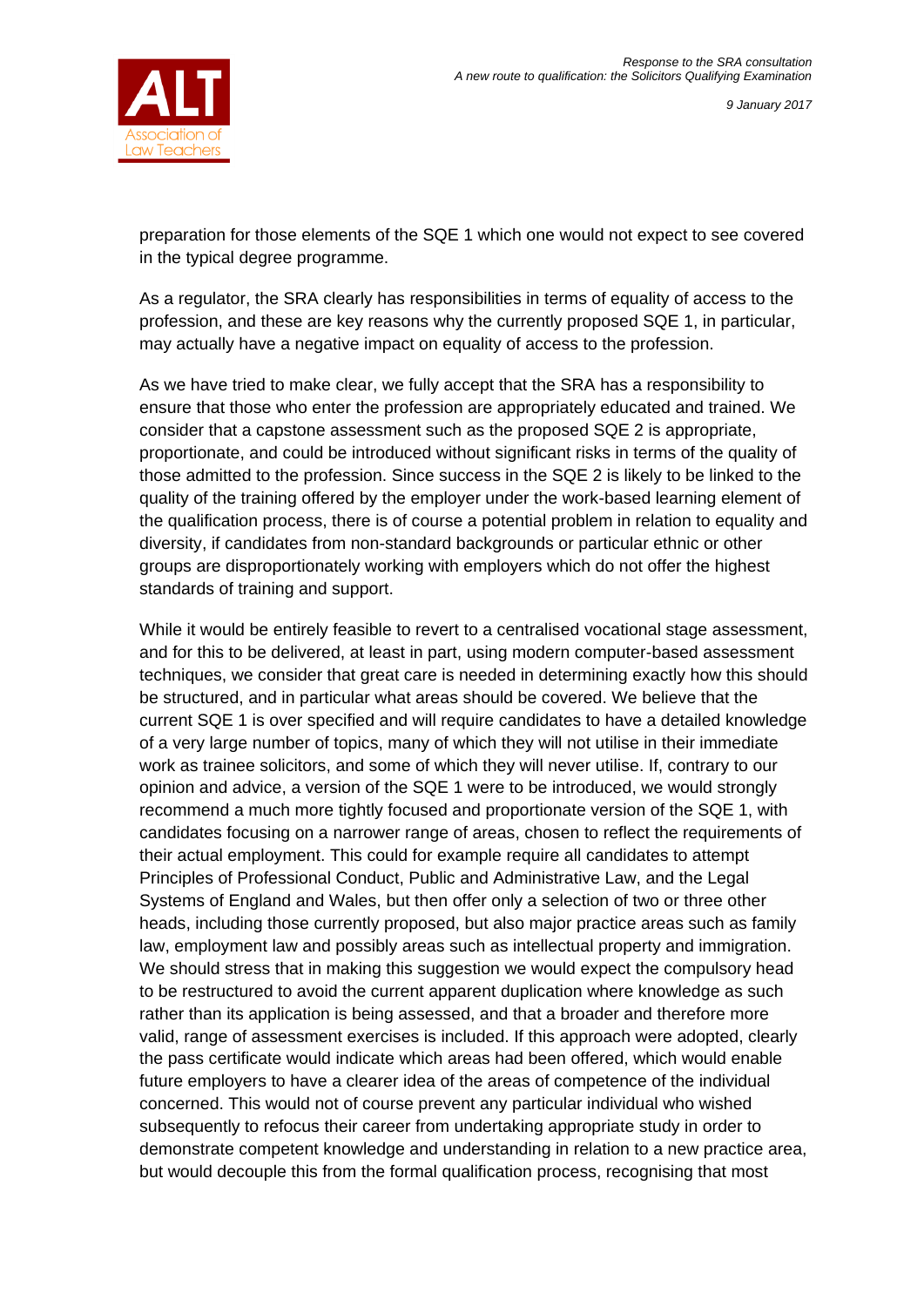

trainees are in fact operating in a fairly specialised environment. In our view an SQE 1 of this type would be capable of assessing functioning legal knowledge in a relevant and proportionate way.

We believe that one way of minimising the potential for unnecessary financial commitment by candidates would be to restrict access to the SQE 1 assessment process to those who have entered into an approved period of work-based learning. This need not of course be a two-year training contract, as at present required, but will require to be employment with an appropriate employer for a specified minimum period such as six months, to ensure that it is a bona fide training opportunity. We would stress that this would not necessarily be the first period of work-based learning which the candidate is seeking to have counted. For example, earlier periods working in a university law clinic or in paralegal employment could count towards the overall requirement, whenever undertaken. The nature of this specified employment would dictate, at least in part, which heads of the SQE 1 should be passed. This would, as we have suggested, have the advantage of allowing for additional heads, covering areas of practice which are currently omitted, such as family law, employment law and possibly more specialised areas such as intellectual property and immigration. We envisage that employers would identify appropriate education and training opportunities. We are conscious that major employees of trainee solicitors, such as the large international and national law firms, and public sector employers, already invest heavily in the education and training of their trainees. We acknowledge that some smaller providers may struggle to match this commitment, and therefore restricting the extent of the heads to be attempted will also limit the cost of preparation whether it falls on the training provider or on the candidate.

We acknowledge that there is evidence that access to training opportunities has in the past been restricted for candidates from non-traditional and minority ethnic backgrounds, but by reducing the length of the qualifying period of work-based learning it is hoped that additional training opportunities will be identified.

It is for the above reasons that we disagree that the proposed SQE is robust and effective. As currently proposed the SQE 1 may be robust, in the sense that it provides for consistency, but we have grave doubts as to whether it is effective, appropriate and proportionate. It still seems to be intended in part to "second-guess" the outcomes of academic study, rather than focusing on the vocational stage of applied transactional and procedural understanding. It largely adopts a "one club" policy rather than providing for a suitable variety of assessment methods to assess the various items of knowledge skill and competence. We acknowledge that there is a research and writing assessment, but this is relatively modest in scope, and effectively dwarfed by the six MCQ based heads of SQE 1. It is unclear to what extent The SQE 1 as a whole is based on a genuine assessment of the problem solving abilities of the candidates, rather than rote learned superficial knowledge. It is unrealistically broad, given that an individual is likely to be working in a relatively tightly defined practice area and therefore does not need to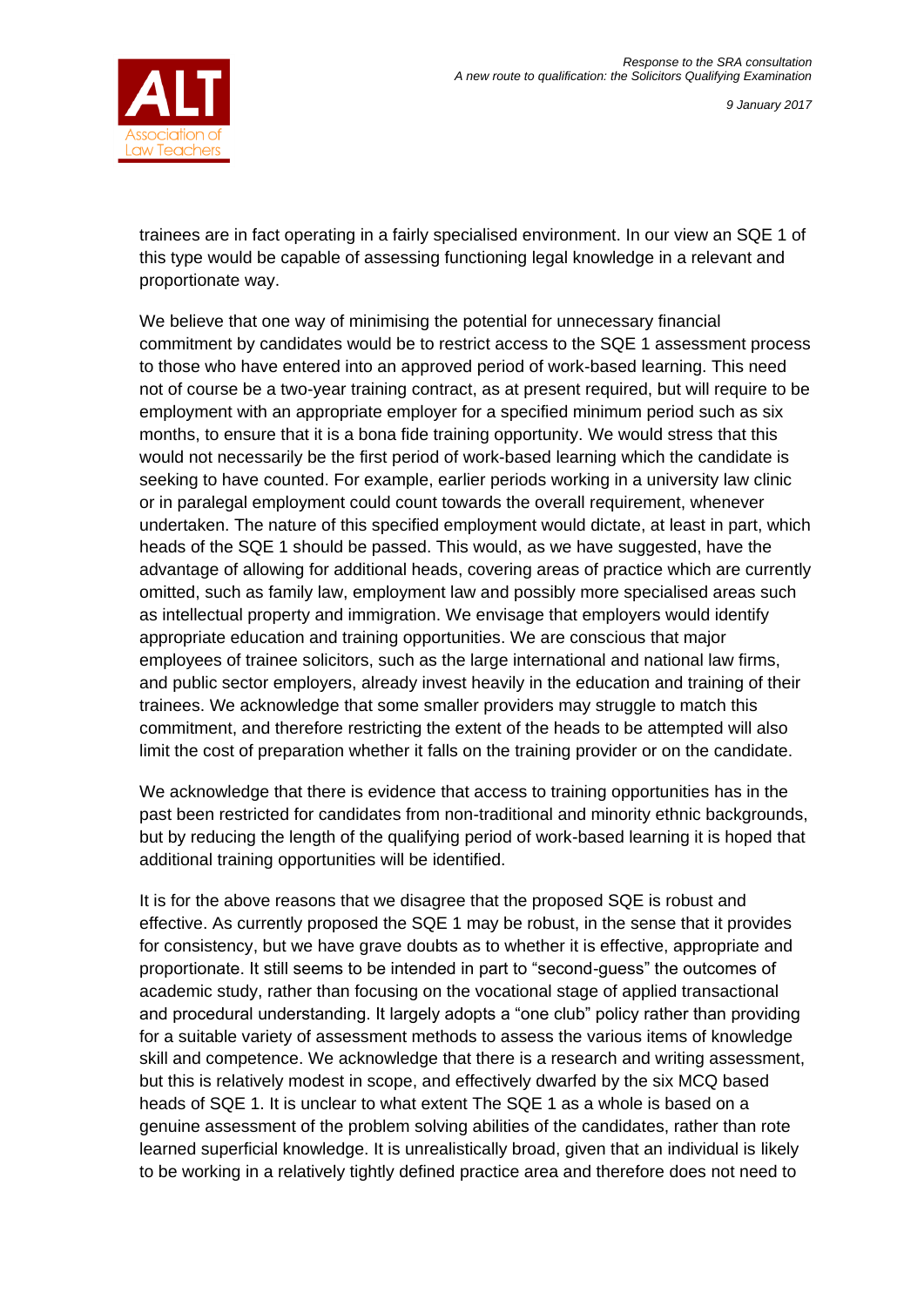

have an in-depth knowledge of the broader range required by the SQE 1. It seems to proceed on the assumption that each solicitor must be able to deal with all regulated/reserved activities, rather than addressing the reality which is that it is entities which are regulated and responsible for ensuring that they employ and deploy relevantly qualified individuals in relation to the regulated/reserved activities which they undertake. It has the potential of introducing uncertainty as to what is an appropriate educational and training path towards qualification, will encourage the development of unregulated crammer courses and unnecessary supplementary courses, and seems likely to have a deleterious effect on equality and diversity, rather than a positive one. We have suggested above ways in which a more modestly scoped alternative to the SQE 1 which clearly focuses on the assessment of practical legal knowledge and skills in a practical context could be developed to avoid many of these issues, and we regard the SQE 2 as a sound basis for the development of a capstone assessment at the conclusion of the education and training process.

#### **Q2A To what extent do you agree or disagree with our proposals for qualifying legal work experience?**

We AGREE (2) with the proposals. We consider that it is not appropriate for the training provider itself to assess the quality of the training. As we have already indicated, many training providers lack the competence to do this, and they are in any event marking their own homework. We agree that work experience should normally be in a regulated entity. We consider that a portfolio of experience should be acceptable, and we note that activities such as engaging in a student law clinic or a sandwich placement will continue to be eligible to be counted. We agree, on balance, although there is some difference of opinion within the Association, that periods of employment as a paralegal or in equivalent circumstances should also be allowed to count, although we consider that there should at some point (which need not represent the first period of work-based learning to be counted) be employment for a period of six months or more which is explicitly linked to qualification as a solicitor. As we indicated above we consider that this may be the trigger point for accessing the first stage of the SQE, and in any event such a period would be necessary to enable the candidate to focus on acquiring the skills, attributes and competences necessary to pass the SQE 2.

We consider that there should be some specification of what is expected of such a period of employment and that the provider should both certify that the employment complies, and that the candidate has been given the opportunity of acquiring the relevant skills and attributes. There will also need to be some form of dispute resolution mechanism if students believe that they have not been provided with appropriate opportunities by their employer. Compliance with these obligations should be a formal professional obligation of a training provider so that, in appropriately grave cases, action could be taken for breach of professional obligations before the SDT.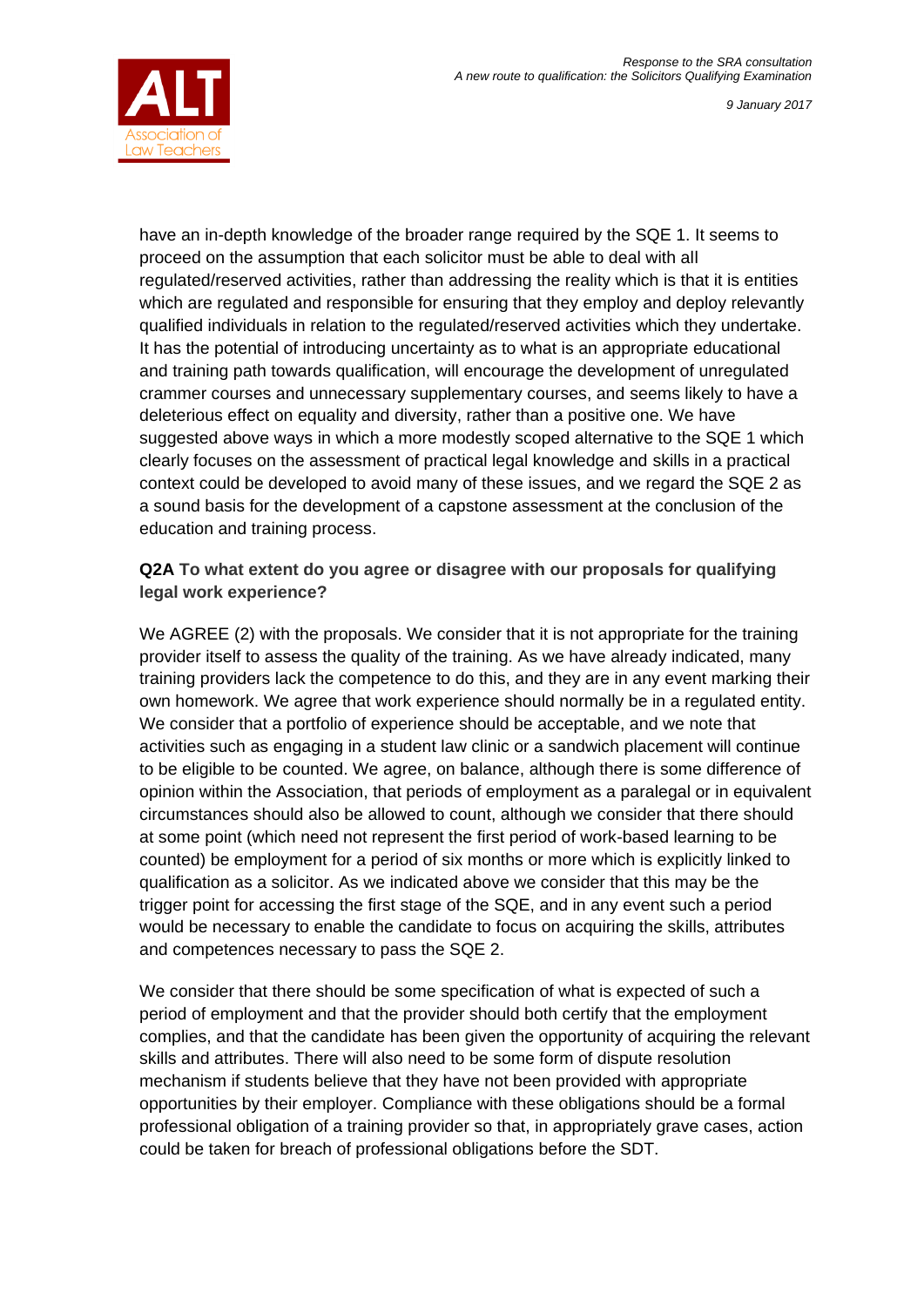

We also agree that there should be considerably more flexibility as to what is required to be covered since legal employment is becoming ever more specialised, such that many training providers will have difficulty in offering a broad range of experience, and we agree that the requirement that SQE 2 requires knowledge to be deployed in at least two practice contexts is a sufficient assurance that students are developing an appropriate level of transferable skills.

Q2B What length of time do you think would be the most appropriate minimum requirement for workplace experience?

We are NEUTRAL (3) on this issue. We express our views on this point with some diffidence, since the majority of members of the Association do not have extensive experience of this aspect of the qualification process. Internationally, a period of somewhat less than two years seems to be acceptable, although there is a danger in simply taking the time period without considering the specific context in which the training is required, and also the nature of employment in each case. We would suggest that either there is a requirement for the equivalent of 18 months full-time work-based learning, on the understanding that a candidate can attempt the SQE 2 once they can demonstrate 12 months such work-based learning, thus allowing for a further attempt if necessary within the basic training period, or a requirement for 24 months full-time workbased learning with the candidate being allowed to attempt the SQE 2 after 18 months. However, we would consider that the views of the profession, in particular those parts of it which are current training providers, should carry considerable weight in this area.

#### **Q3 To what extent do you agree or disagree with our proposals for the regulation of preparatory training for the SQE?**

We DISAGREE (4) on this issue. This is not because of fundamental objection, but because there is currently insufficient evidence to evaluate this proposal fully. We can envisage outcomes that would clearly have adverse consequences for diversity, but are not persuaded that these are inevitable; we are in effect reserving judgment until there is adequate evidence to reach a conclusion. We accept that there is a reasonable case that market forces will operate so as to identify those forms of preparation and training which are effective. We would certainly accept that training providers such as the large national and international law firms are well able to identify what is appropriate for their needs, and will ensure that their trainees receive appropriate and effective training. However, we consider that this is not necessarily the case when dealing with smaller training providers, and in particular when dealing with students who are in the process of seeking to qualify and who come from non-traditional backgrounds, in particular from minority ethnic groups and social groups who are underrepresented and who will not have the same level of knowledge or access to effective advice and guidance. Such individuals are particularly likely to be attracted by non-traditional providers offering a shorter, cheaper route, and may not appreciate how far this is likely to be attractive to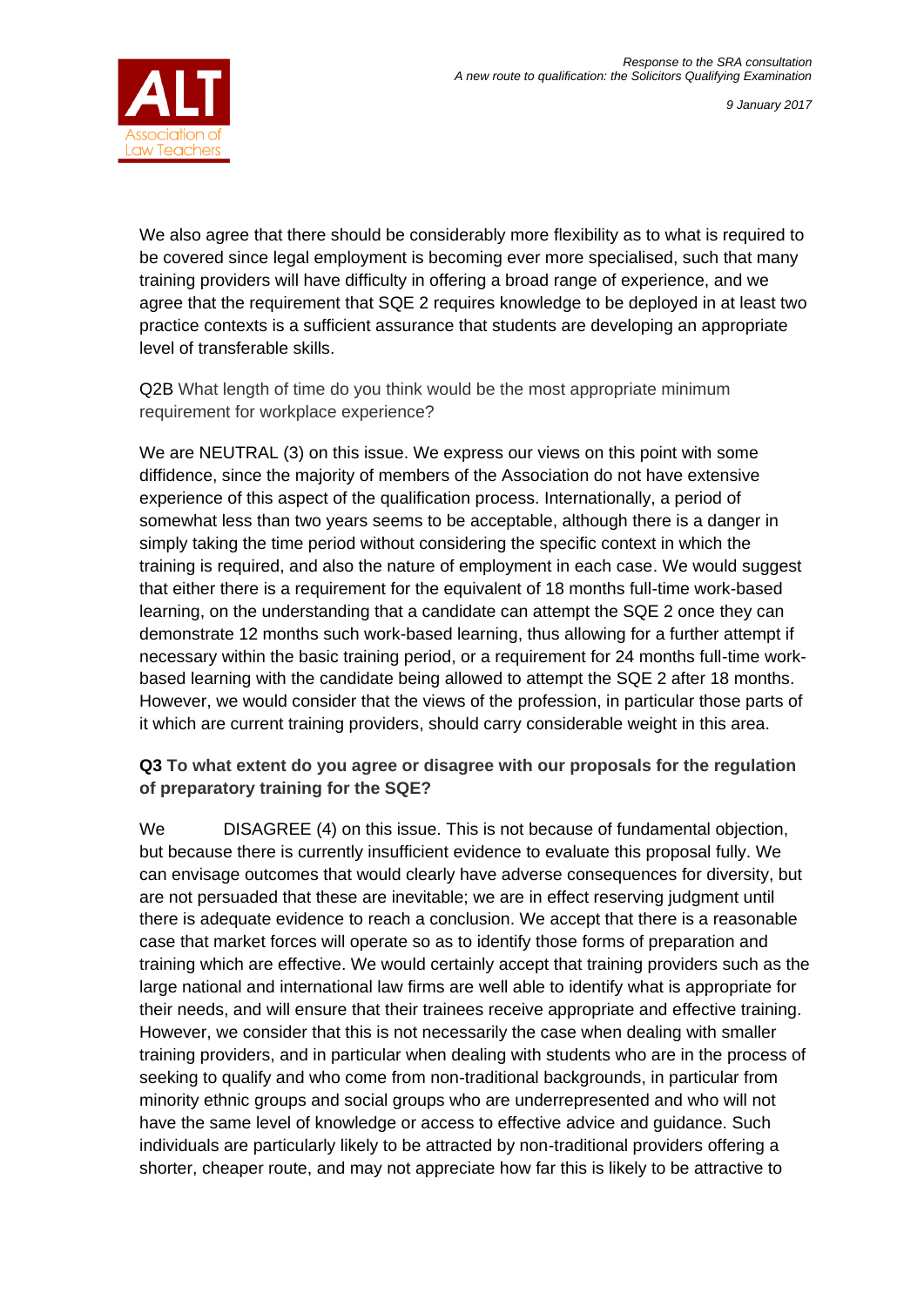

potential employers. There is a limit to what can be done in terms of advice and information, since it cannot be assumed that this will necessarily reach its intended targets.

It is almost certainly unnecessary to regulate providers who are already regulated by other means. Institutions with degree awarding powers are already subject to regulation, in particular by the QAA, and have to demonstrate that they have suitably rigorous quality assurance processes and that programmes are appropriately designed and effectively delivered. The danger comes with other providers. Even if accurate data can be obtained as to where students have undertaken preparation courses so that the comparative success rates of providers can be published, there will inevitably be a considerable time lag before underperforming providers can be identified, and a longer time lag before the implications of this are understood by candidates.

We consider that the "exemplar pathways" will need to be considerably more tightly defined. In particular, a non-law graduate will need to understand that they do not just need to be able to pass the SQE 1, but also need to place their knowledge of the law in context in order to understand the economic, social, jurisprudential, and other implications, quite apart from the transactional and procedural aspects which the SQE 1 rightly focuses on. A lot will depend on the nature and extent of the guidance which is proposed to be given in conjunction with these exemplars. If it is detailed and robust it may go a long way to discouraging candidates from selecting inappropriate means. However, without sight of the guidance, it is impossible to express a view on whether it is fit for purpose. It is essentially for this reason that we are unable to express a concluded view on this aspect, since we do not see any insuperable difficulties with the proposed approach, although we do see issues and challenges, particularly around equality and diversity, and remain to be convinced that the mechanisms proposed are indeed sufficiently robust as to be fit for purpose.

## **Q4 To what extent do you agree or disagree that our proposed model is a suitable test of the requirements needed to become a solicitor?**

We are NEUTRAL (3) on this issue. Our reservations centre on the first requirement. We continue to be firmly of the view that the legal profession is essentially one functioning at a graduate level. The obvious way of demonstrating the capacity to function at this level is possession of a degree. We do however entirely accept that there are alternative means whereby this level of knowledge, understanding and intellectual functioning can be demonstrated. We believe that there should be considerably more detail and prescription in respect of what is required under this heading. We believe that it should be specified that the degree should be a law degree, or a non-law degree supported by a Graduate or Postgraduate Diploma specified in a way that is broadly equivalent to that of the current CPE. We also consider that the acceptable equivalents should be more fully defined. We envisage that these would include a recognised apprenticeship, completion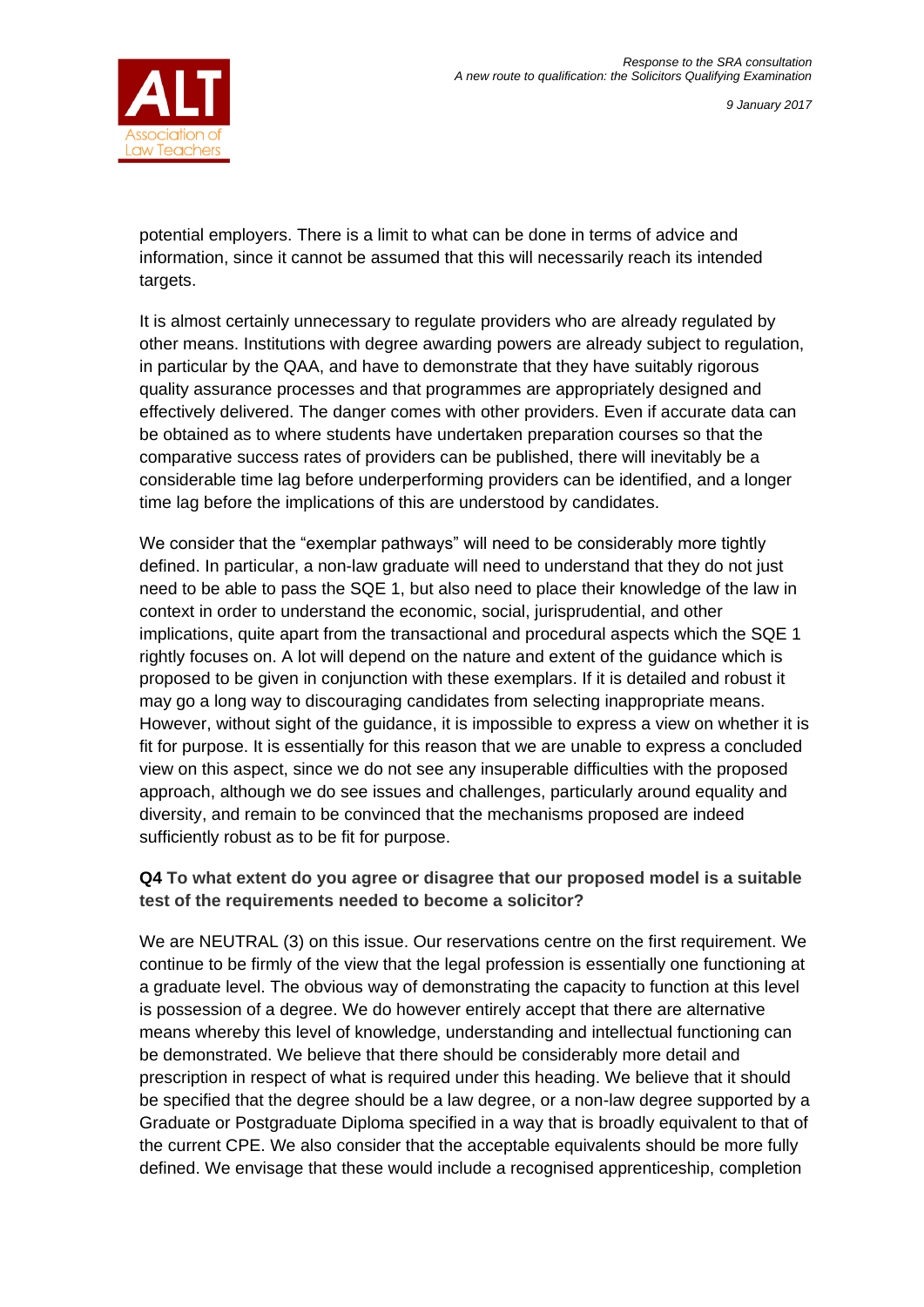

of the full diet of CILEx Level 6 subjects, including the whole range of legal foundations, the Qualified Lawyers transfer route, and possibly ad hoc approval of individual exceptional circumstances. While we understand that the SRA is unwilling to remain involved in the detailed specification of law degree programmes, we do not see why it cannot specify that the law degree, CPE equivalent, the study element of the apprenticeship and the CILEx equivalent must include substantial study of the law of England and Wales in those areas, knowledge of which is required to be applied in the context of the SQE 1 (in the sense of a more focused set of assessments concentrating on the application of knowledge and procedural and dispute resolution context, not the extremely broad syllabus envisaged by the Statement of Underpinning Legal Knowledge and the SQE 1 as currently proposed).

We have of course indicated that we consider that the SQE 1 should be significantly different to that which is proposed. Our agreement with the general proposition that candidates for admission should have passed both elements of the SQE is strictly on this understanding.

### **Q5 To what extent do you agree or disagree that we should offer any exemptions from the SQE stage 1 or 2?**

We DISAGREE (4) with exemptions. It is necessary to explain that this is on the understanding that the SQE 1 is clearly structured so that it builds on, rather than duplicates, assessment for degree, et cetera, purposes. We believe that the suggestion that there should be exemptions is based on the relationship between the law degree and the old solicitors Part 1 examination. This required study of the then recognised foundation subjects in a way that was directly parallel to university study. Indeed, many articled clerks attended university lectures as preparation for the Part 1 examination. If the SQE 1 is genuinely focusing on the application of knowledge in a transactional and procedural context it would not be appropriate to grant exemptions based on academic study. There is perhaps a stronger case for exemptions in relation to qualified lawyers transferring in to the English and Welsh profession, and also CILEx candidates who will have taken at least one practice paper which is designed to assess their functional knowledge in a transactional and procedural context, albeit through case studies rather than the type of computer-based assessment proposed for the SQE 1. A case can of course be made for requiring qualified transferees to demonstrate that they have functional knowledge in the relevant context. The only exception would be in those cases where there is a very close correlation between the requirements of the other jurisdiction and those of the SQE. In relation to the CILEx qualification, the candidate will normally have undertaken one practice paper, and there is a case for allowing an exemption on a like-for-like basis. However, no such exemptions are allowed in relation to the LPC, and it may therefore be preferable to maintain a no exemptions policy, recognising that such candidates will at least benefit in that they will require less further study in order to prepare them for the SQE 1 in this area.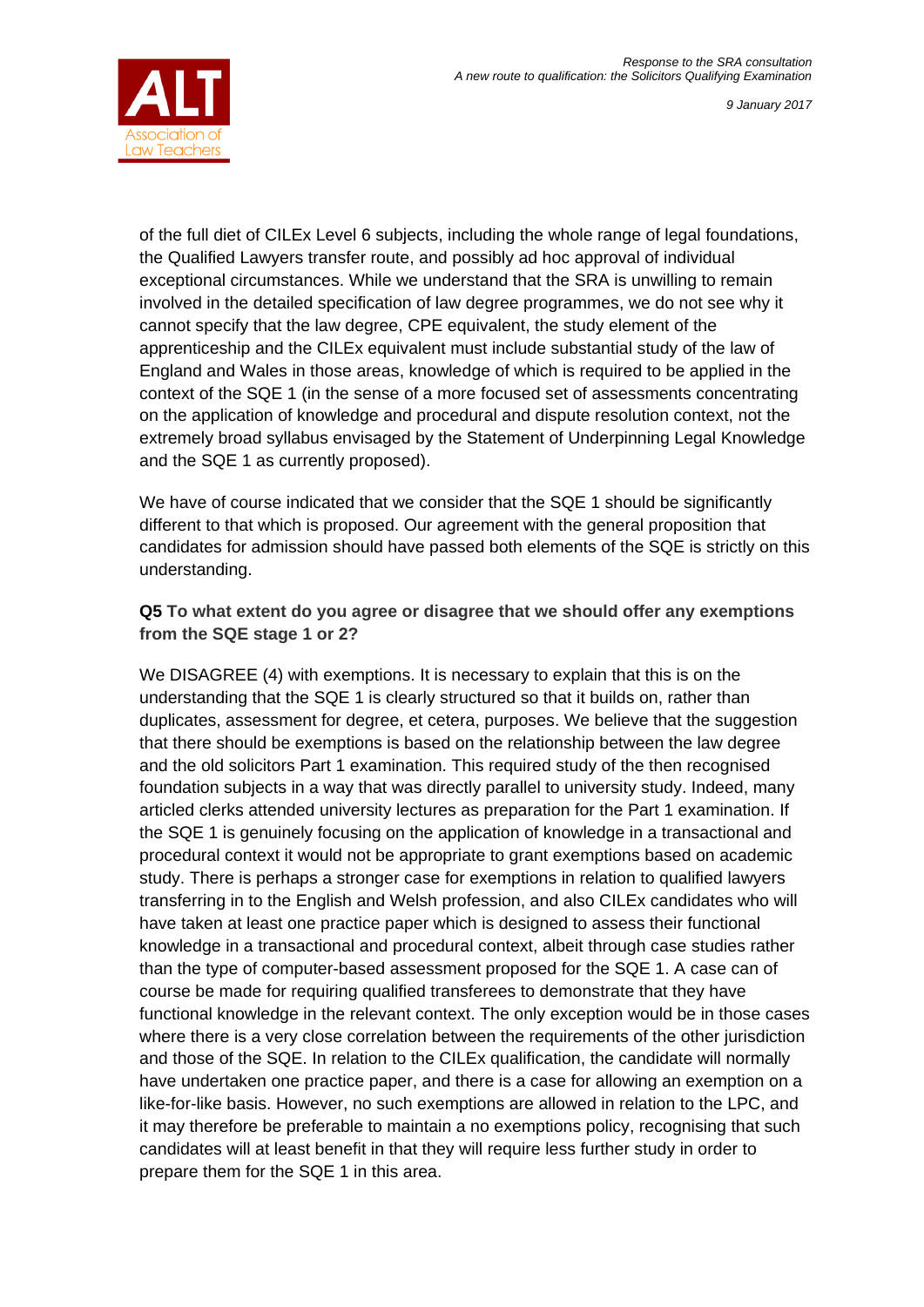# **Q6 To what extent do you agree or disagree with our proposed transitional arrangements?**

We AGREE (2) with the principle. We think that commencement in 2019 is extremely optimistic. We very much doubt whether SQE 1 at all events can be ready by 2019, otherwise than on a purely pilot basis. We understand that there are commitments in relation to candidates who have already commenced apprenticeships. It may be that the SQE 1 should be piloted with this group, for whom there is no alternative. This will enable the claims made in respect of the reliability and robustness of the SQE 1 to be assessed in a relatively low stakes environment. There is clearly a major risk to the reputation of the profession and the SRA if the SQE 1 is introduced without appropriate testing and evaluation and proves unfit for purpose. We consider that development of the SQE 2 is likely to be less controversial since it is based on existing models which are relatively tried and tested. We certainly agree that there needs to be a relatively intensive evaluation of both SQEs in operation, in order to ensure that there are no unintended consequences.

# **Q7 Do you foresee any positive or negative EDI impacts arising from our proposals?**

It is difficult to be certain. We find it surprising that no proper Equality Impact Assessment has yet been done. We have indicated a number of points above where issues could well arise. The most important appears to us to be the potential for an SQE 1 which focuses on one very specific type of assessment to operate differentially and thus have an adverse impact on certain groups, some of which may be covered by protected characteristics.

In addition, we are not at all persuaded that the introduction of the SQE will reduce overall costs. There are of course models where this will occur. If universities develop degree programmes which incorporate preparation for the SQE 1 within a three-year programme, this will indeed eliminate a significant cost. It is however unlikely that major training providers will regard such a programme as appropriate for their requirements, and while they will be likely to continue to provide substantial funding for their selected trainees, if a "full" law degree followed by a "full" SQE 1 preparation course is seen as the gold standard, others are likely to follow that route at their own cost in the hope of making themselves attractive to potential employers. It would certainly be possible to incorporate preparation for SQE 1 into a four-year degree programme which would attract funding and be costed accordingly. Any market which develops for additional SQE 1 preparation will of course represent an additional cost. Any savings from the reduction in the length or complexity of the SQE 1 preparation processes, as compared with the current LPC, will be offset by the cost of the SQE 1 itself. We assume that the SRA will administer this on a cost neutral basis, but in the absence of any indication of what the total cost is likely to be, the likely examination fees cannot be estimated. The cost of